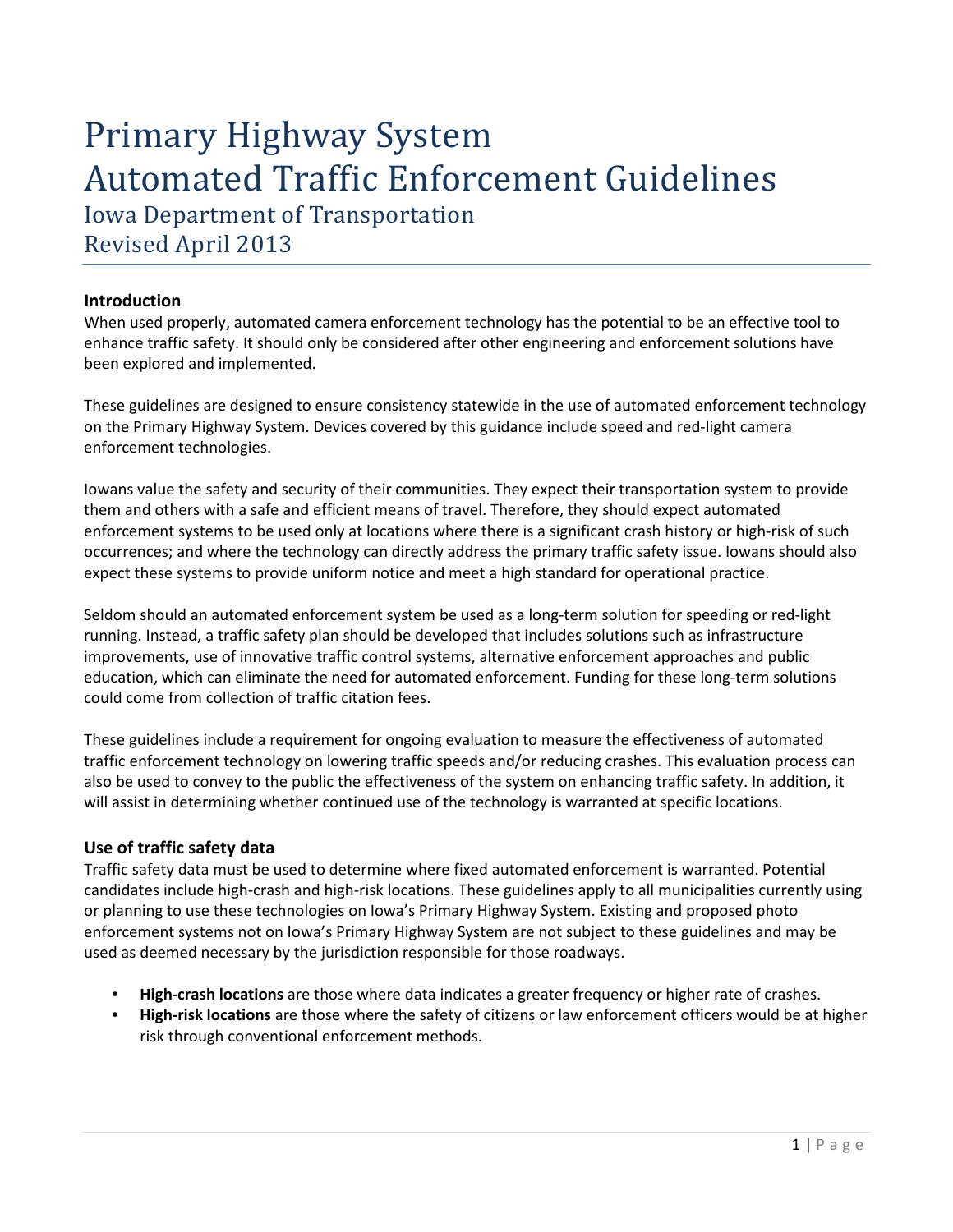# **Submitting a "Justification report"**

A municipality requesting to install a fixed automated enforcement system on the Primary Highway System shall prepare a justification report. The report shall be submitted to the Iowa Department of Transportation district engineer. Its content will be used to consider for approval installation of automated enforcement at a specific highway location(s). If approved, the municipality will be directed to complete the necessary permit(s) to perform installation.

The justification report shall provide adequate information on the proposed location(s) and supporting evidence as to why an automated enforcement system is needed. The Iowa DOT will consider the potential for operational and safety benefits.

#### **1. Site selection criteria**

To be considered for installation of an automated enforcement system, the highway location must fit within one or more of these descriptions.

- An area where conventional enforcement is unsafe, ineffective or unable to adequately address the traffic safety need
- An area or intersection with a significant history of crashes, which can be attributed to red-light running or speeding
- An intersection with a significant history of red-light offenses
- A school zone
- A work zone
- A location where operational issues create significant problems and an automated enforcement system can help manage a more orderly flow of traffic

#### **2. Supporting data**

The justification report shall document existing traffic speeds, posted speed limits, locations of speed limit signs, traffic volumes, intersection geometry, traffic violations, crash history, law enforcement measures taken, and public education provided. This data shall also be used to report on the primary cause(s) of the traffic problem(s) and to identify potential countermeasures.

Automated enforcement technology should only be considered after other engineering and enforcement solutions have been explored and implemented. The justification report shall document what other solutions have been implemented and why additional countermeasures cannot be taken.

In addition, the report shall document discussions held and actions taken with partnering agencies who have resources that could aid in the reduction of crashes.

The justification report shall also provide assurance that the existing speed limits and traffic signal timings are appropriate and were established using accepted standards.

**NOTE**: In 2012, the Center for Transportation, Research & Education at Iowa State University published the report[, Toolbox of Countermeasures to Reduce Red Light Running.](http://www.intrans.iastate.edu/research/projects/detail/?projectID=670623741) This report will serve as a reference for local agencies and the Iowa DOT. Presently, no similar reference exists for automated speed enforcement.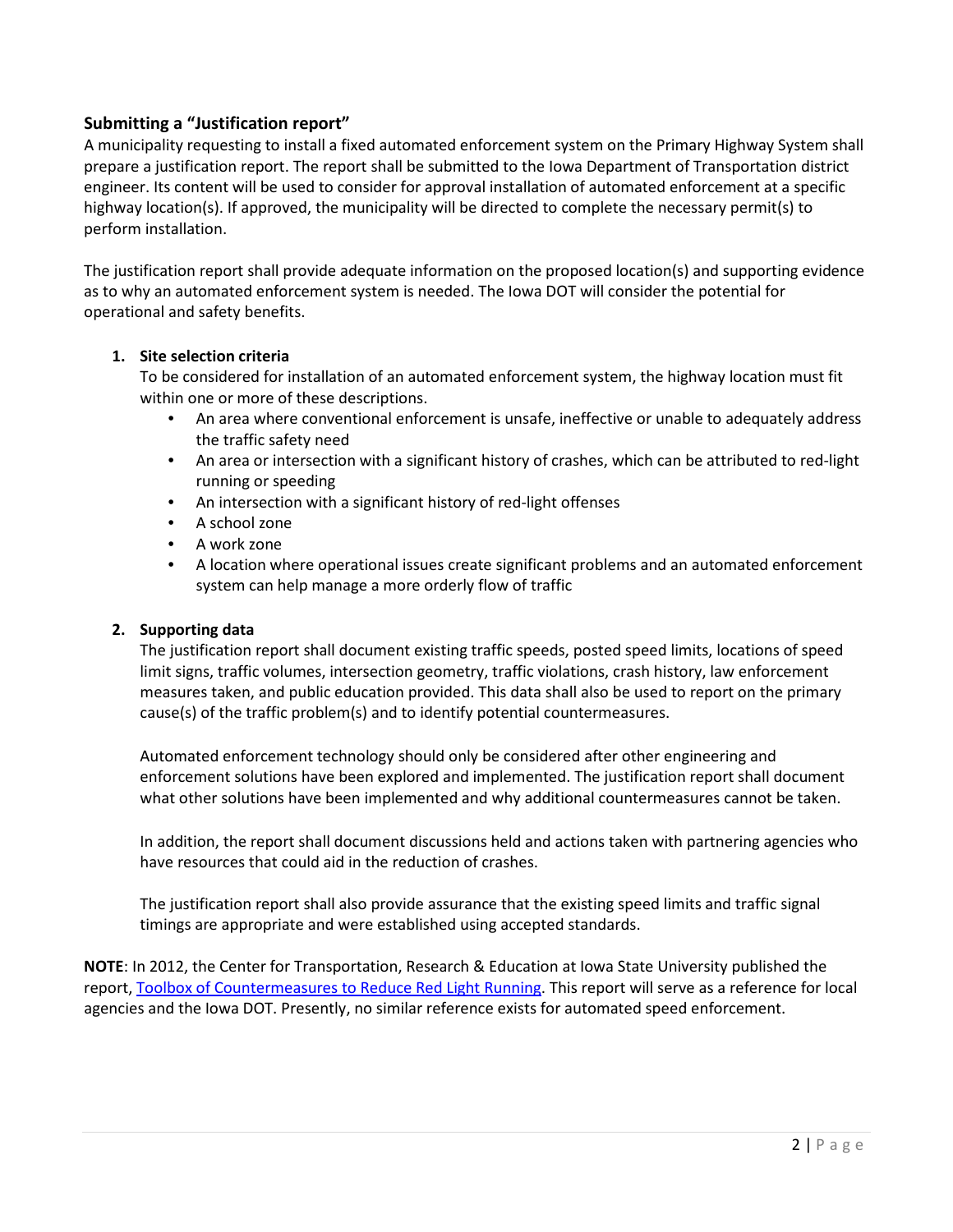#### **Minimum requirements**

For each fixed automated enforcement system installed on the Primary Highway System, the following minimum requirements shall be met.

#### 1. **Public awareness**

A key element to the success of any traffic enforcement practice, including the use of automated enforcement, is implementation of a strong public awareness campaign. Minimally, the following communication strategies shall be employed.

- Information on the location of each automated enforcement site shall be published on a public website within the jurisdiction(s) where the site is located. The public and media shall be notified of the location of the website.
- The public shall be notified of the municipality's intent to install automated enforcement technology at any new location. Minimally, this shall be accomplished by publishing an official public notice in the local paper once per month for a total of three months prior to installation. Other means of notifying the public are encouraged.
- With each new installation, the local jurisdiction shall provide a one month familiarization period in which the automated enforcement technology will be in normal use; however, only warning notices will be issued to violators.

#### 2. **Signage**

- Permanent signs may be posted on primary access roads entering municipalities that use automated traffic enforcement technology.
- For all speed or red-light running automated enforcement locations, signs shall be posted in advance of the locations to advise drivers that cameras are in place.
- For mobile automated enforcement (equipment installed in a vehicle or trailer parked along a shoulder), temporary signs advising that speed is monitored by automated traffic technology shall be posted in advance of the enforcement area.
- All signing will be in accordance with the *Manual on Uniform Traffic Control Devices*.

## 3. **Enforcement**

Automated traffic enforcement technology shall be used in conjunction with conventional law enforcement methods; and not used as a replacement for law enforcement officer contact.

## **Evaluation**

Annually, each jurisdiction with active automated enforcement on Iowa Primary Highway systems shall evaluate the effectiveness of its use. The results shall be reported to the Iowa DOT's Office of Traffic and Safety by April 15<sup>th</sup> each year following a full calendar year of operation, based on performance for the previous year. At a minimum, the evaluation shall:

- Address the impact of automated traffic enforcement technology on reducing the speeds and/or number of red-light running violations at sites being monitored.
- Identify the number and type of collisions at the sites being monitored, listing comparison data for before-and-after years (for intersection enforcement, only the monitored approaches need to be included in the evaluation).
- Provide information on the total number of citations issued, fees assessed, fees collected, costs incurred by the municipality to operate/manage the system, and fees paid to any vendor.